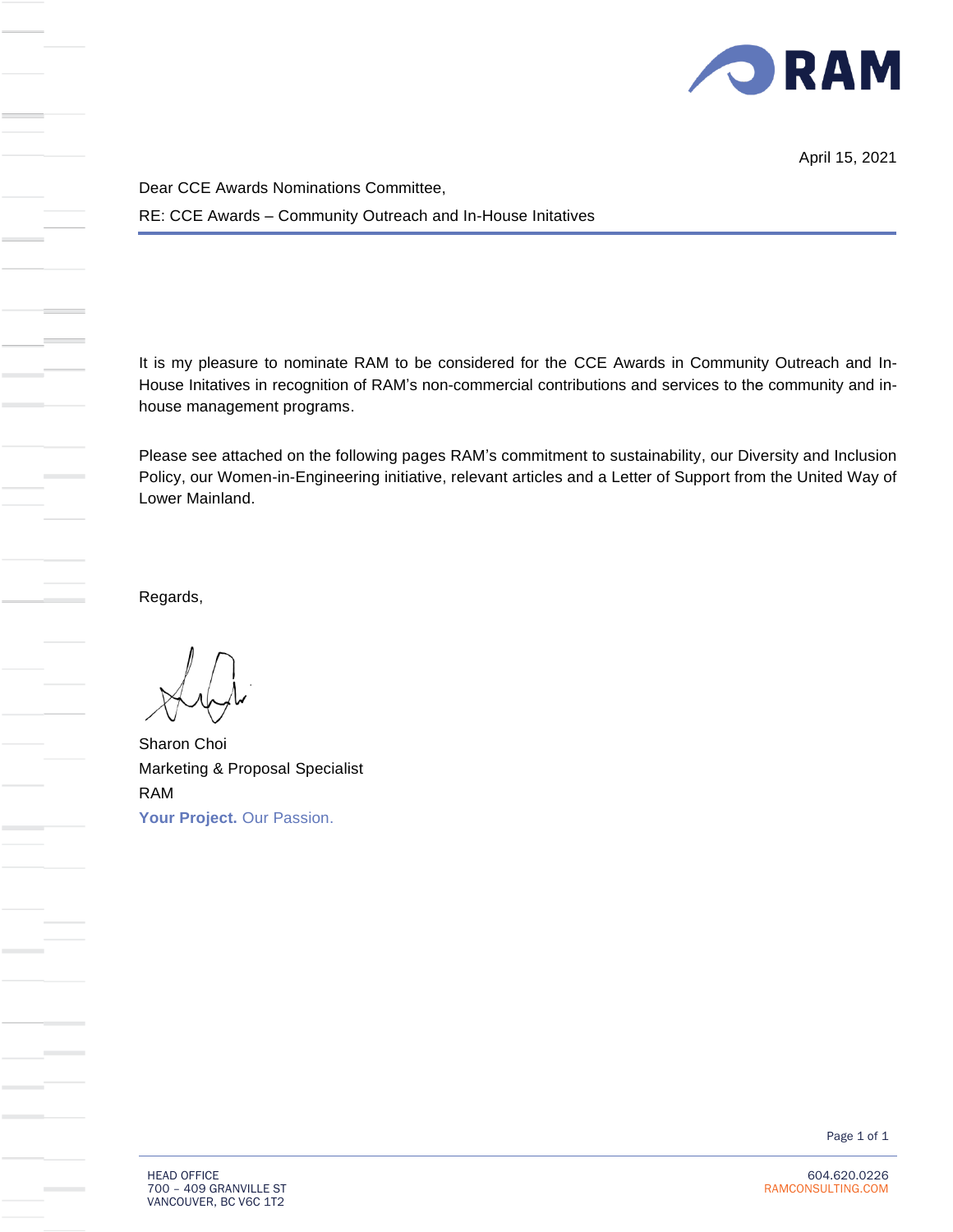## **Sustainability**

We recognize that our clients value the importance of being sustainable and resilient, which includes, having the ability to recover, prevent and mitigate impacts using sustainable practices. RAM has extensive experience incorporating sustainable and environmentally friendly design and construction principles into our projects. Our team includes:

- Envision Sustainability Professionals (ENV SP)
- LEED® Accredited Professionals
- British Columbia Certified Erosion Sediment Control Lead (BC-CESCL) Professionals

The relevance of sustainability in modern society has continued to rise – and therefore, in the face of climate change, evolving societal needs, and economic disruptions - projects cannot be designed or constructed in the same manner as historic practices.

An emphasis on continuous innovation in the area of sustainability is required to lead our communities towards sustainable development. While the role of sustainability in businesses remain contentious, RAM has chosen to integrate sustainability and social responsibility directly into our business strategy, as we continue to strive towards being a truly sustainable business.

Since our inception in 2007, sustainability has been at the forefront of our business philosophy – the premise of our firm's sustained success is established on the equally important sustained successes of our people, our clients, our communities, and our environment. This holistic business model, combined with our latest market insights on sustainability tools and applications, enables us to deliver ever-evolving, innovative, and sustainable business solutions to our projects.



*RAM planting trees for the One Tree Planted organization in Stanley Park*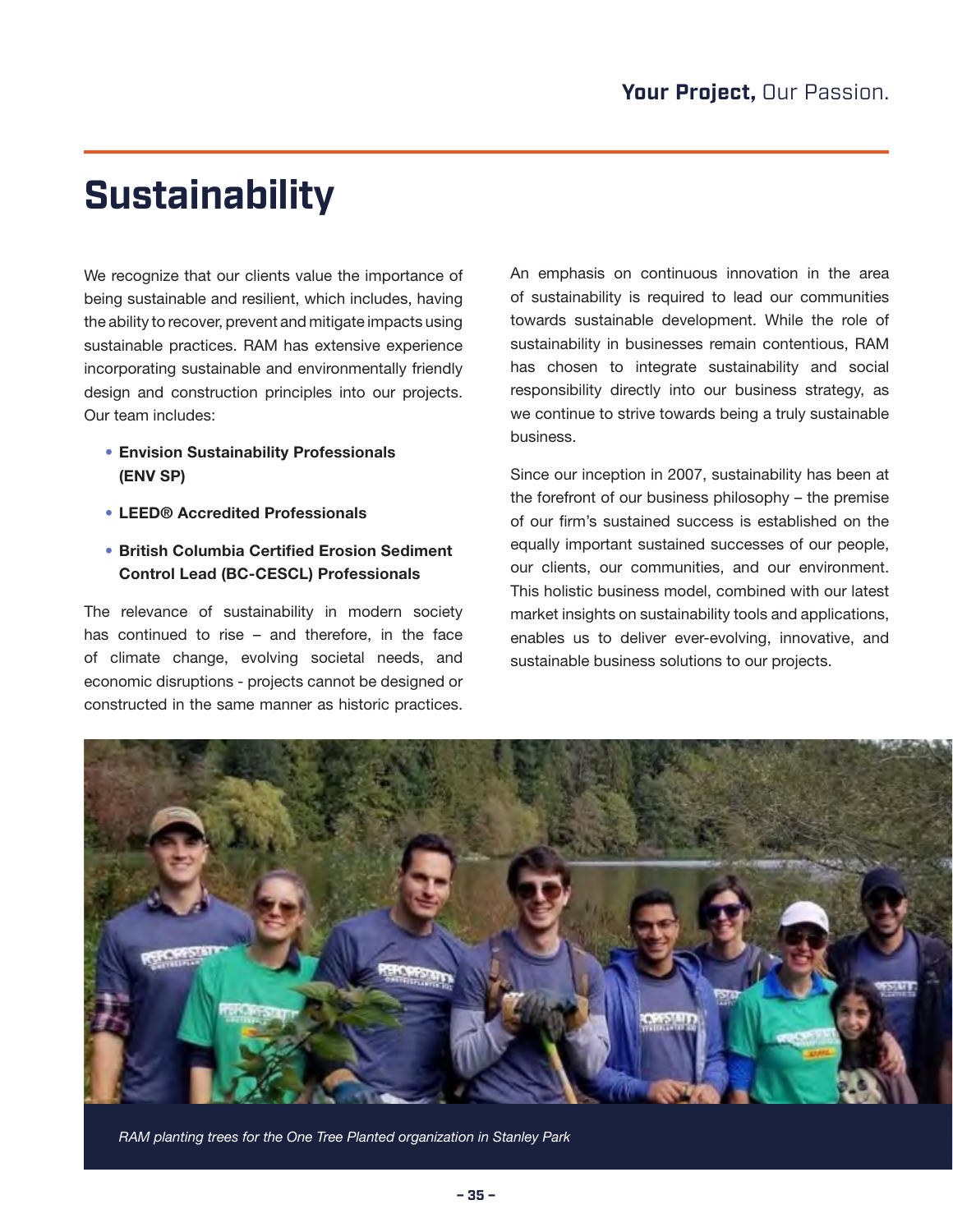



*RAM Signs BC Builders Code's "Acceptable Worksite Pledge"*







# **RAM's Diversity and Inclusion Policy**

RAM is committed to supporting an inclusive and diverse workplace that recognizes and values difference. We recognize that our diversity—the many different and unique things we individually and collectively bring to work each day—contributes to building a stronger workforce and a better company.

In 2019, RAM signed BC Builders Code's "Acceptable Worksite Pledge" to fully commit to building a workforce where all employees are able to perform at their best and reach their full potential.

RAM was awarded the Recruiting & Hiring Champion award by BC Builders Code in their 2019 Champion Awards and the Workplace Culture Champion in their 2020 awards. To be considered for the award, RAM has demonstrated our commitment, leadership and action towards the increasing the retention of a provincial goal of 10% women in BC's construction workforce over the next 10 years.

Furthermore, many of RAM's team members are Gender Based Analysis Plus (GBA+) certified, allowing us to systematically incorporate important diversity considerations into our organization.

"

From a point of empathy, we can then create an environment where everyone is valued, respected, and engaged.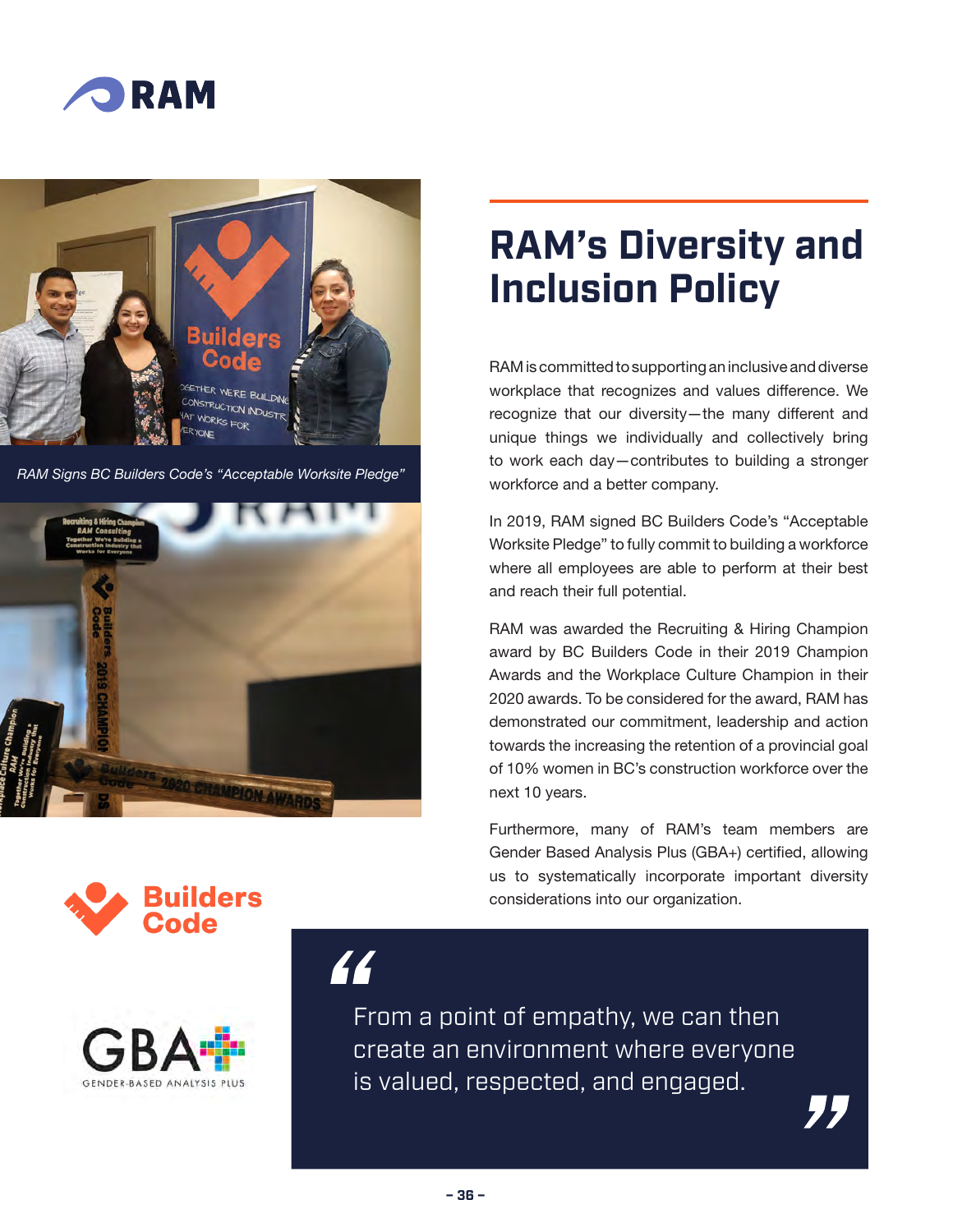### **Women in Engineering**

At RAM, we are dedicated to addressing the need for more women to pursue careers in science, technology, engineering and mathematics (STEM).

Over the past decade, the number of women in the engineering profession in Canada has steadily grown. Despite this increase in the representation of women in engineering – both within the profession and in university engineering programs – women are still under-represented in this field. RAM is committed to increasing the representation of women in the profession so that it is more diverse and inclusive.

This is achieved by increasing the amount of attention given to women in our media work such as showcasing female employees in RAM and creating a dedicated section on our website that is focused on diversity and Women in Engineering. RAM also actively participates in professional associations including Women in Consulting Engineering (WCE) and Women's Infrastructure Network (WIN) and supports and promotes a number of programs, activities and



*The Women at RAM celebrating RAM's success*



*RAM's Director of Project Delivery and Electrical Lead at her finished H-Frame Elimination project site.*



*RAM Participates in International Women's Day 2020 #EachforEqual Campaign*

resources that aim to encourage the retention of women in the engineering profession.

As a company that values diversity and inclusivity in the workplace, RAM supports Engineers Canada's 30 by 30 goal in raising the percentage of licensed female engineers to 30 per cent by the year 2030.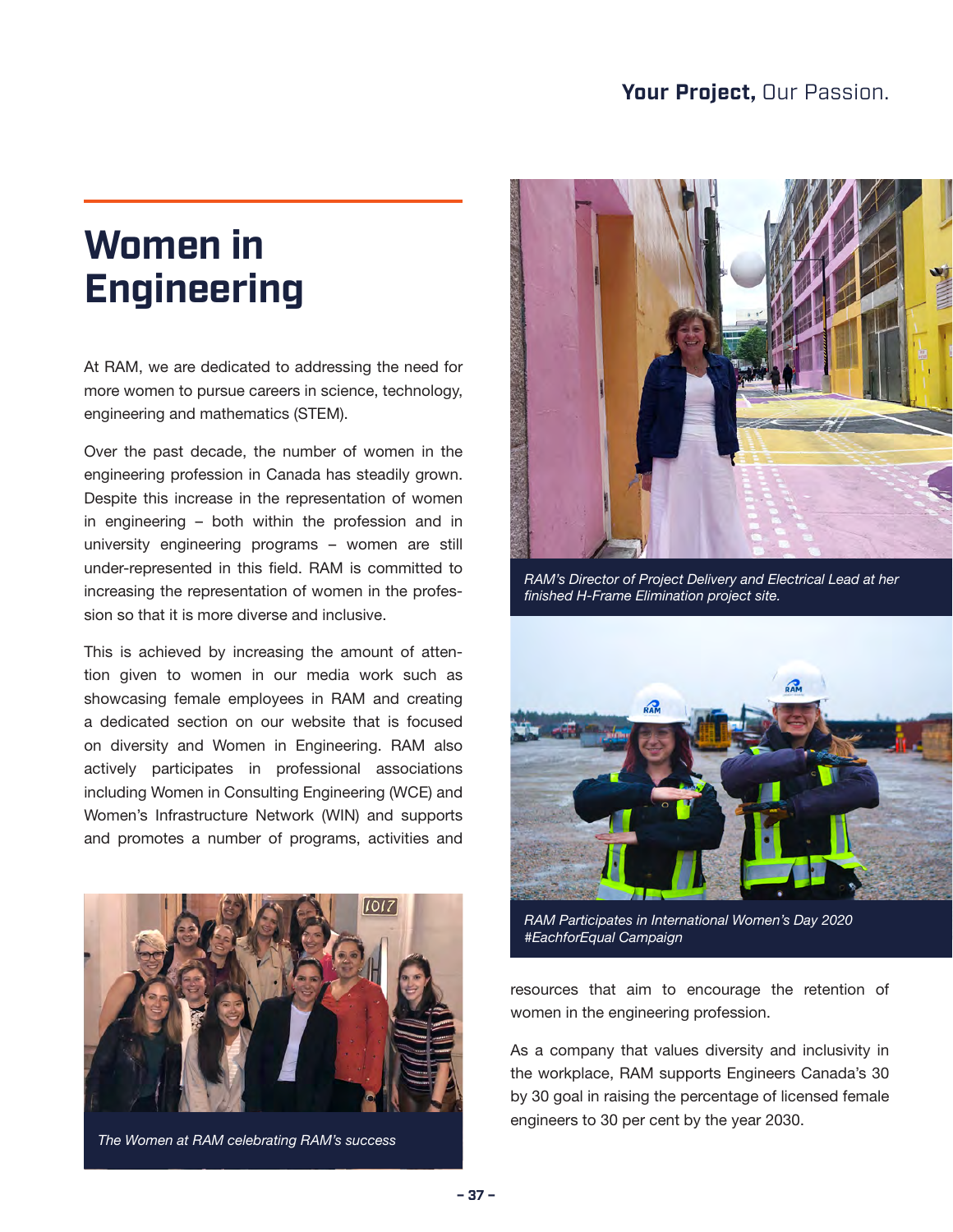

#### **BUILDERS CODE CHAMPION AWARDS CELEBRATE CULTURE CHANGE IN BC'S CONSTRUCTION INDUSTRY** *Number of tradeswomen continues to increase across the province*

**Victoria, B.C. (December 14, 2020) –** The Builders Code is honouring six employers with Builders Code Champion Awards for leading the way in advancing the culture of BC's industrial, commercial, and institutional construction sector. Their efforts have contributed to an increase in the participation of women in BC's construction trades from 4.6 to 6 per cent since 2018.

The Builders Code Champion Awards were launched last year to recognize companies that are taking proactive measures to eliminate discrimination, hazing, bullying and harassment on worksites in BC, and to create a safety standard that prioritizes the importance of psychological as well as physical safety for all workers.

The nomination process was open from June 4 to October 28th, 2020, with the judging conducted by Minerva BC, the BC Construction Association (BCCA), and the Builders Code Governance Committee. While a celebration event scheduled for December 2020 will not be held due to the COVID-19 pandemic[, videos](https://youtu.be/nFRnx0JeRG4)  [of the award winners](https://youtu.be/nFRnx0JeRG4) (https://youtu.be/nFRnx0JeRG4) discussing how they prioritize culture and how the Builders Code has positively affected their business.

The 2020 Builders Code Champion Award categories and winners are:

- Recruiting & Hiring Champion: Chinook Scaffold Systems
- Loyalty Champion: Westcana Electric
- Workplace Culture Champion: RAM Consulting Ltd. (medium sized employer) and Lafarge Canada (large employer)
- Community Champion: Houle Electric
- Contractor of the Year: Mazzei Electric

The Builders Code sets a baseline code of conduct standard for all construction work sites in BC. Launched in March 2018, it is managed by the BCCA, with primary funding for the pilot provided by the Ministry of Advanced Education, Skills, and Training. Builders Code virtual training is now available for registration from www.builderscode.ca

The [BCCA's Fall 2020 Stat Pack](https://www.bccassn.com/resources/stat-packs-&-data/default) (https://www.bccassn.com/resources/stat-packs-&-data/default) also released today, shows that more tradeswomen are working in the sector and indicates that in a very short period of time the Builders Code and other initiatives are contributing to improved acquisition and retention of tradeswomen in BC's construction industry. The province appears to be significantly advancing toward the goal of 10% women in BC's construction workforce by 2028, helping to address the skilled worker shortage. The BCCA Stat Pack also shows that while continuing to adapt to the supply chain, worksite and other challenges caused by COVID-19, the construction industry's contribution to B.C.'s GDP has risen from \$21.2 billion to \$22.7B (8.6% to 8.9%) over the past year and the sector continues to be the No. 1 employer in B.C.'s goods sector.

"On behalf of everyone at BCCA, Minerva BC and all our Builders Code partners, I want to thank our winners for their support of the Builders Code and their leadership across the province during this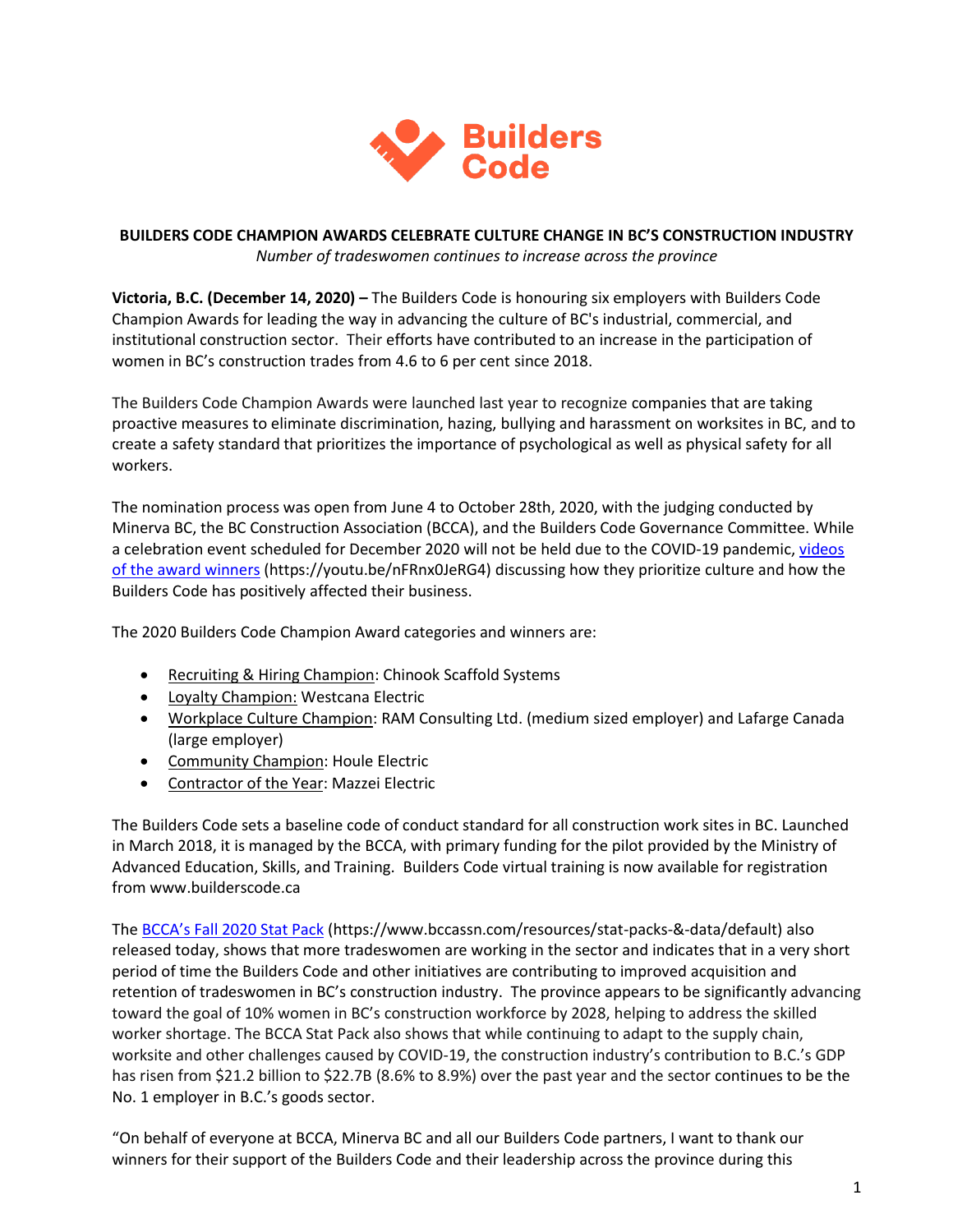challenging year," said Chris Atchison, President, BCCA. "These award recipients, the other nominees and the companies throughout B.C. who have adopted Builders Code are helping to shape a new workplace culture for construction and encouraging others to get involved. They recognize that the Builders Code has helped them set clear behaviour expectations among employees and supported them in the development of company policies all of which are contributing to attracting and retaining employees in a tight labour market. Thank you and congratulations."

#### **2020 Builders Code Exemplary Employer Award Recipients**

#### **Recruiting & Hiring Champion: Chinook Scaffold Systems (Nanaimo)**

This award category recognizes companies that hire the best talent based on skills, experience, and attitude; work to attract diverse candidates; look for ways to remove barriers that hold them back; and compensate all employees at fair market value regardless of gender, race, religion, or ethnicity.

Chinook Scaffolding has shown its focus on culture and values by signing the Builders Code pledge, and they were awarded a Champion Award in 2019 for their efforts. They have shown their continued efforts toward equity by working with other community tradeswomen initiatives, such as Women Building Futures (WBF). While they are aware their trade is one that requires a degree of physical strength, they've implemented processes that are designed to ensure all workers can have a fulfilling career with their company. They have a strong female component in management positions, with a continued commitment to promoting female tradespeople – it is driven from the top down. They clearly have demonstrated their unwavering commitment to inclusivity.

"The most powerful aspect of the Builders Code is simply introducing the idea of all trades people are created equal and should be given equal opportunity." Wendy Gaskill, Corporate Safety Management Team, Chinook Scaffolding

#### **Loyalty Champion: Westcana Electric (Prince George)**

This award category recognizes companies that value their employees and hire with retention top of mind. Their managers and supervisors work hard to create a safe, positive, and productive worksite and are invested in the development and success of all employees. The employer offers progressive benefits such as flexible schedule, family leave, access to childcare, and other competitive advantages that keep your workers loyal.

Westcana keeps family values top of mind and treats all employees like family. This is a key reason they have won their third Builders Code Champion Award (two last year and one this year). To aid in retention Westcana has lots to offer, from employee benefits (including mental health and bereavement leave) to flexible schedules for employees with children and families. Westcana has proven their commitment to equity with a workforce comprise of 30% women. Westcana has also shown their commitment to local, inclusive hiring through their work on the committee for PGNAETA (Prince George Nechako Aboriginal and Education Training Associations) Women in Trades Program. Their local leadership proves their proud commitment to building a construction industry that works for everyone.

"Builders code sets the foundations, the building blocks for a positive culture. It's something we strive to follow and I recommend other companies strive to follow it. Open up your doors, be inclusive be respectful, hire more women, be diverse, it'll have a positive effect in your company." Doug Enstrom, VP, Wescana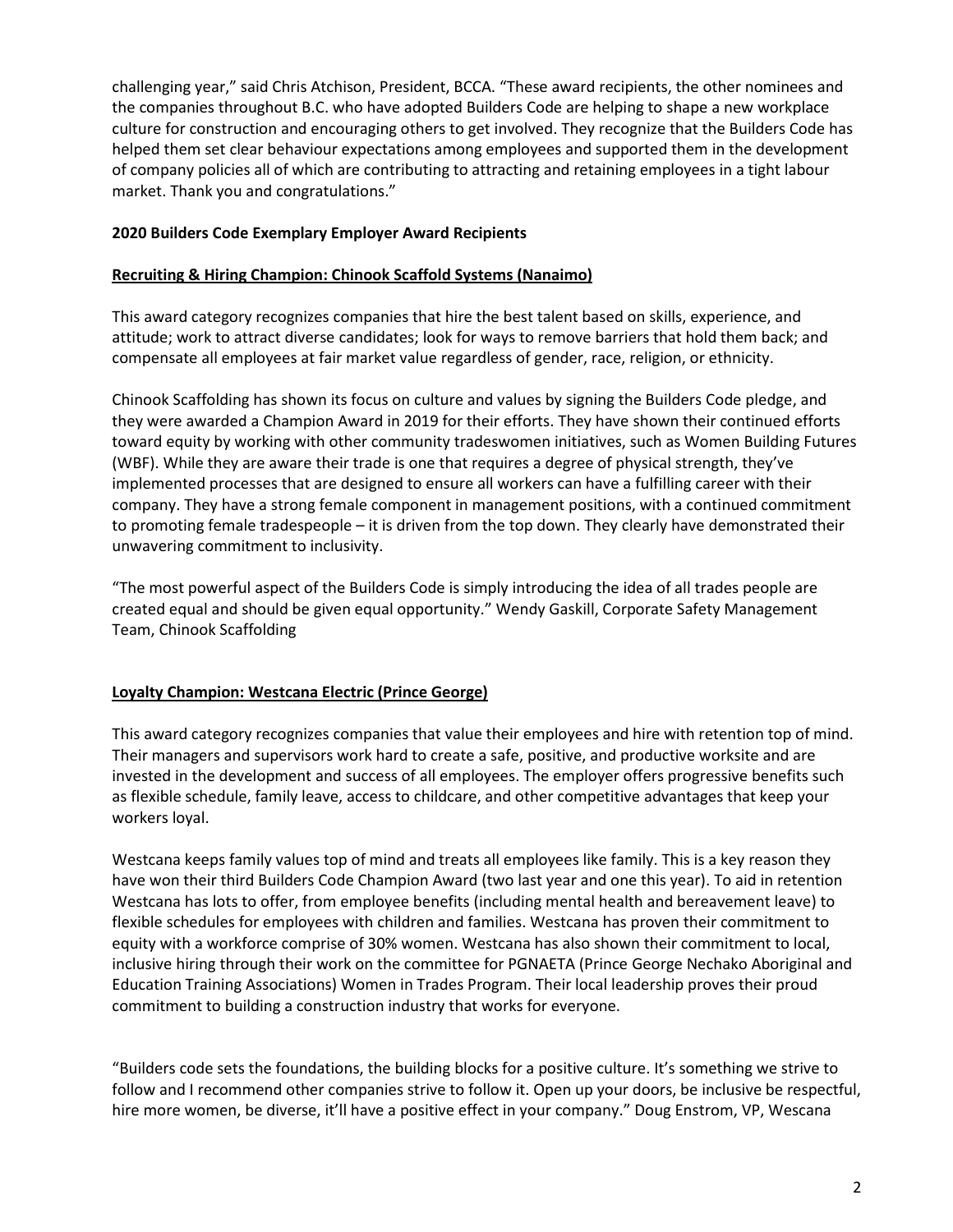#### **Workplace Culture Champion – Small/Medium-sized company: RAM Consulting Ltd. (Vancouver)**

This award category recognizes companies that commit to a respectful, safe and inclusive workplace culture; encourage employees to recognize their role in that culture; and hold employees and subcontractors accountable, ensuring a work environment free from harassment, hazing, and bullying.

As a proud Builders Code signatory RAM's commitment to culture comes through loud and clear when they refer to their team as the "RAMfam". RAM has established a thorough onboarding procedure that promotes a culture right from the start. During the interview process potential employees are introduced to the Builders Code and made aware of the qualities of an Acceptable Worksite. Every year an Engagement Survey helps management to assess RAMfam attitudes towards different aspects of the job including physical workspace, team building activities, and communication across all levels. RAM has established individual training plans, platforms for networking, and commitments of inclusivity when it comes to training too. Women make up 33% of RAM's Leadership Team and their voices are included during project and corporate discussions. In 2019, RAM's Director of Project Services was shorted listed for the Women's Infrastructure Network's Emerging Leader's award. As of October 1, 2020, 69% of RAM's staff is made up of visible minorities (a 4% increase from last year) and 33% of the staff are women (a 5% increase from last year. This is RAM's second year as a Builders Code Champion Award winner.

"We've certainly had benefits from implementing the Builders Code from a business perspective. What that has really led to is maintaining or building a really high retention rate for female employees – as well as creating a culture to create new opportunities for female employees to go out of administrative staff into technical roles." Freddy Rawji, Talent and Business Development Manager

#### **Workplace Culture Champion – Large**-**Sized Company: Lafarge Canada (Vancouver***)*

As an early signatory of the Builders Code, Lafarge puts a strong emphasis on culture and values. They have implemented annual training for both new hires and existing employees on Bullying and Harassment, Bystander training, and Code of Business Conduct (particularly Respect in the Workplace). All training is included in their Contractor orientations. Respectfully, for their employees, if an employee is uncomfortable raising a concern to their direct supervisor, they are encouraged to call an Integrity Line which is operated 24/7. Lafarge have seen an increase in the number of women in our workforce every year. As a large company with an internal motto of "I care for our Health and Safety. We see something and do something" - they are an organization that can help lead others to better and more acceptable worksites.

"We're asking a very traditional, heavily male-dominated industry to change and to adapt to a new way of doing business and to new faces in the team. The Builders Code is an important piece of that puzzle that allows us to continue that journey and gives us another tool to engage in conversations with our workforce." Lincoln Kyne, Vice President General Manager British Columbia and Western Canada Aggregates, Lafarge

#### **Community Champion: Houle Electric (Vancouver)**

This award category recognizes companies that promote career opportunities for women in the skilled trades; support their tradespeople to mentor others; and promote education, awareness and training that positively impacts their community, company and employees.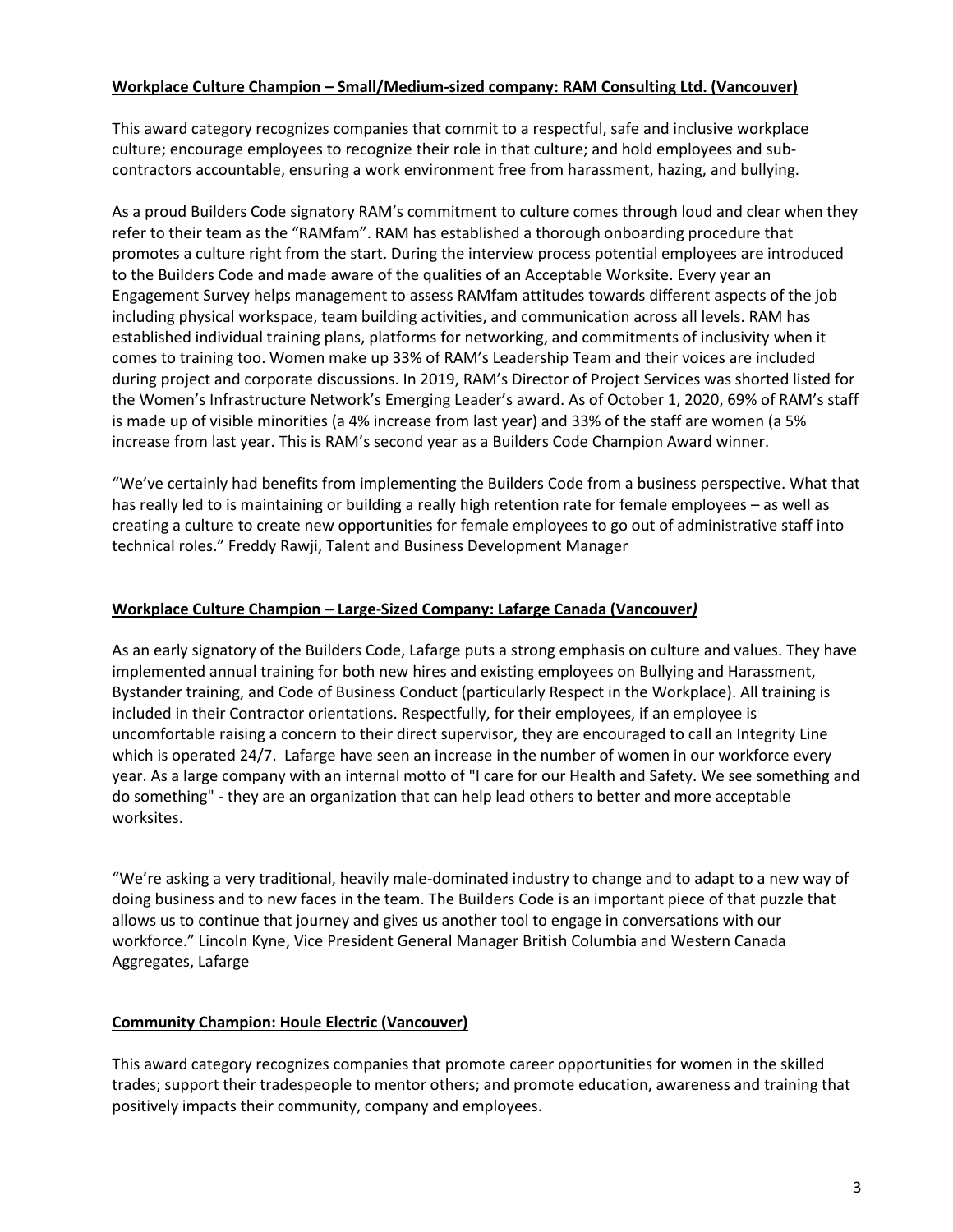Houle Electric signed the Builders Code pledge in March 2019 and has clearly demonstrated their commitment to improving equity. Houle has increased total tradeswomen by 50% in one year. They have implemented several internal diversity, equity and inclusive policies and offered similar training for all staff, including providing unconscious bias and diversity training to managers to enable them to actively foster a culture of equality. They can be considered an innovative employer because of the emphasis on teaching soft skills, such as how to communicate and build rapport in a professional way with the crew on site - skills that were not considered to be relevant several years ago. By educating their supervisors on these types of skills, Houle is working to change the old ways of thinking and create a more encouraging, supportive, and productive work environment for all.

"The Builders Code is well aligned with all the Houle values and this is why it forms the basis of our work practices. We think that all construction companies would benefit from having a similar commitment to the Builders Code. If we are all working with the same principles, we will be much more successful in attracting and retaining a diverse and talented workforce that will continue to advance our industry well into the future." Chuck Phillips, President and CEO

#### **Contractor of the Year: Mazzei Electric (Nanaimo)**

This award category recognizes companies that are fully committed to achieving an Acceptable Worksite and building a diverse workforce where all employees are able to perform at their best and reach their full potential.

Mazzei Electric is a proud signatory of the Builders Code pledge. They ensure that we provide inclusive workplaces (this includes no tolerance for any sort of hazing, harassment, bullying, etc), and ensure that all employees have equal opportunities to advance with us. They can boast that 11% of their workforce is women, which is well above the average in BC Construction. As an example, they had their first female sub-foreperson this year as well as were able to promote a female Service Electrician into the Service Manager position, along with various other success stories. They are clearly a leader in hiring tradeswomen and creating safe worksites for all.

"I would absolutely recommend the Builders Code. I think it's important that we have, I guess you can call it a platform across the industry that we are all held to the same standards. I think if you look a lot of what the Builders Code stands for, that is what should be acceptable across society and there is no reason the construction industry shouldn't be held to the same standard." Ben Mazzei, President, Mazzei Electric

#### **ABOUT THE BUILDERS CODE**

The Builders Code is co-funded by the Ministry of Advanced Education, Skills and Training, with financial contributions from the BC Construction Association, WorkSafe BC, the Industry Training Authority, LNG Canada, the BCCA Employee Benefits Trust, and the BC Construction Safety Alliance, the Builders Code is also supported by the BC's four Regional Construction Associations and the Minerva Foundation of BC. For more information about the Builders Code, including virtual training and access to free HR policies and advisory services, please visit: [www.builderscode.ca](http://www.builderscode.ca/)

#### **ABOUT BRITISH COLUMBIA CONSTRUCTION ASSOCIATION**

The British Columbia Construction Association (BCCA) works with four Regional Construction Associations (NRCA, SICA, VICA, and VRCA) to serve more than 10,000 employers in the provinces industrial, commercial, institutional (ICI) construction industry. For more information, visit us a[t www.bccassn.com](http://www.bccassn.com/) (website), [@ThisisBCCA](https://www.facebook.com/ThisisBCCA/) (Facebook) an[d @thisisBCCA](https://twitter.com/thisisBCCA) (Twitter).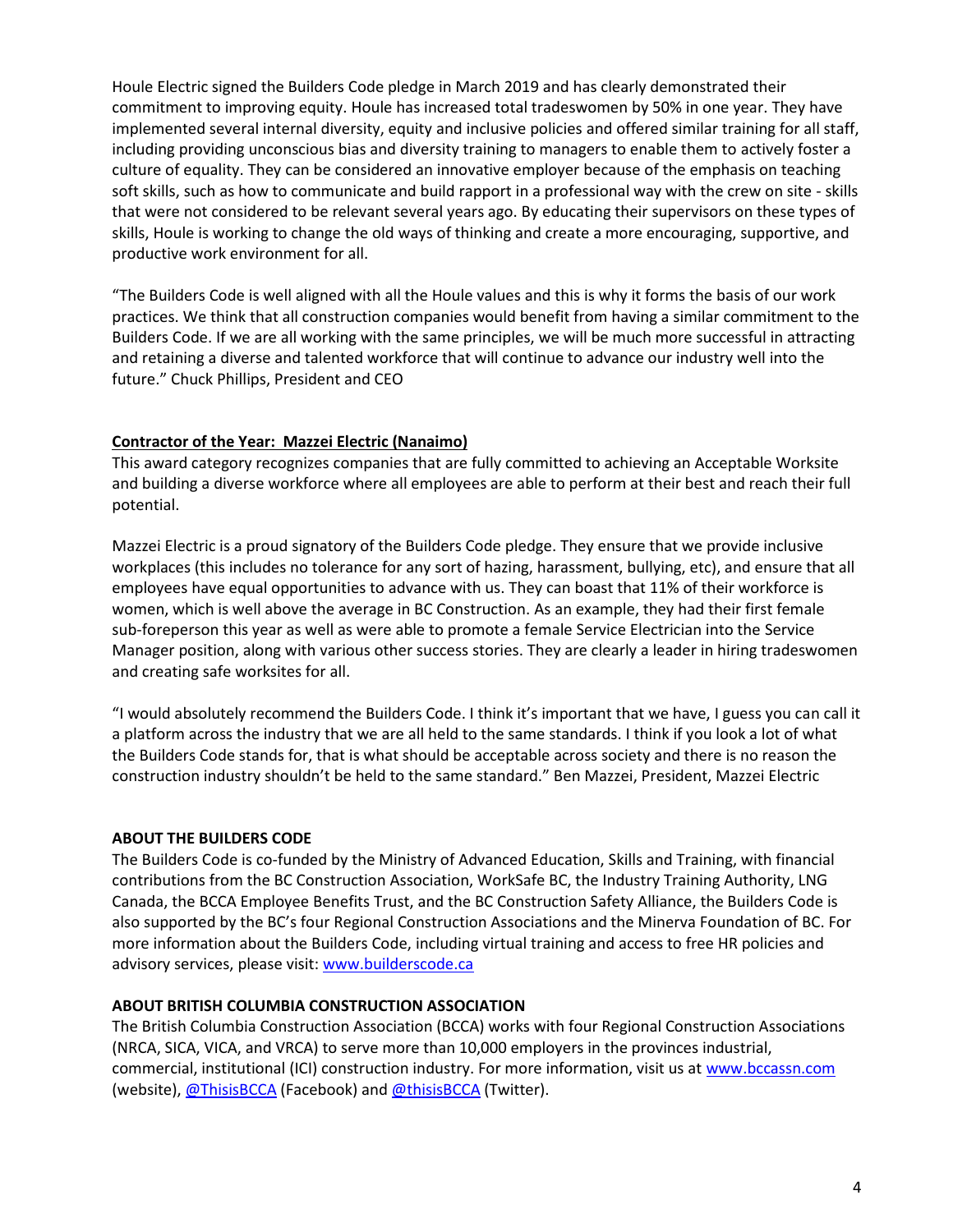### **CONTACTS:**

*BC Construction Association* Kathi Springer 250-888-8767 [kathi.springer.communications@gmail.com](mailto:kathi.springer.communications@gmail.com)